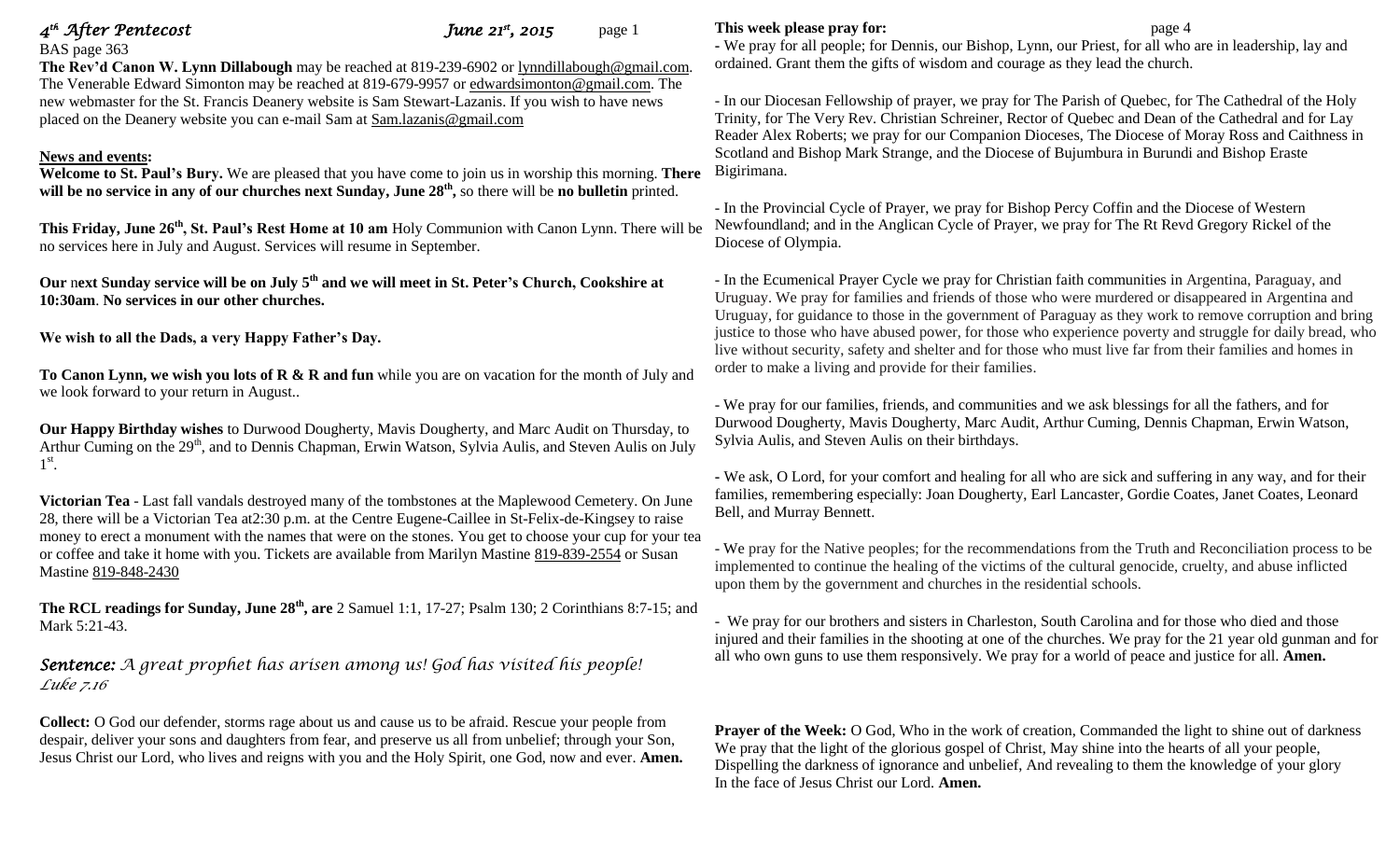**A Reading from the Second Book of Samuel**…Then all the tribes of Israel came to David at Hebron, and said, "Look, we are your bone and flesh.<sup>2</sup> For some time, while Saul was king over us, it was you who led out Israel and brought it in. The Lord said to you: It is you who shall be shepherd of my people Israel, you who shall be ruler over Israel."<sup>3</sup>So all the elders of Israel came to the king at Hebron; and King David made a covenant with them at Hebron before the Lord, and they anointed David king over Israel.<sup>4</sup>David was thirty years old when he began to reign, and he reigned forty years.<sup>5</sup>At Hebron he reigned over Judah seven years and six months; and at Jerusalem he reigned over all Israel and Judah thirty-three years. <sup>9</sup>David occupied the stronghold, and named it the city of David. David built the city all around from the Millo inward.<sup>10</sup>And David became greater and greater, for the Lord, the God of hosts, was with him. *2 Samuel 5:1-5,9- 10*

### **Psalm 48 page 765**

**A Reading from the Second Letter of Paul to the Corinthians…**<sup>2</sup> I know a person in Christ who fourteen years ago was caught up to the third heaven—whether in the body or out of the body I do not know; God knows.<sup>3</sup>And I know that such a person—whether in the body or out of the body I do not know; God knows—<sup>4</sup>was caught up into Paradise and heard things that are not to be told, that no mortal is permitted to repeat.<sup>5</sup>On behalf of such a one I will boast, but on my own behalf I will not boast, except of my weaknesses.<sup>6</sup>But if I wish to boast, I will not be a fool, for I will be speaking the truth. But I refrain from it, so that no one may think better of me than what is seen in me or heard from me,<sup>7</sup> even considering the exceptional character of the revelations. Therefore, to keep me from being too elated, a thorn was given me in the flesh, a messenger of Satan to torment me, to keep me from being too elated.<sup>8</sup>Three times I appealed to the Lord about this, that it would leave me,<sup>9</sup>but he said to me, "My grace is sufficient for you, for power is made perfect in weakness." So, I will boast all the more gladly of my weaknesses, so that the power of Christ may dwell in me.<sup>10</sup>Therefore I am content with weaknesses, insults, hardships, persecutions, and calamities for the sake of Christ; for whenever I am weak, then I am strong. *2 Corinthians 12:2-10*

**The Holy Gospel of our Lord Jesus Christ according to Mark…**Jesus came to his hometown, and his disciples followed him.<sup>2</sup>On the sabbath he began to teach in the synagogue, and many who heard him were astounded. They said, "Where did this man get all this? What is this wisdom that has been given to him? What deeds of power are being done by his hands!<sup>3</sup>Is not this the carpenter, the son of Mary and brother of James and Joses and Judas and Simon, and are not his sisters here with us?" And they took offense at him.<sup>4</sup>Then Jesus said to them, "Prophets are not without honor, except in their hometown, and among their own kin, and in their own house."<sup>5</sup>And he could do no deed of power there, except that he laid his hands on a few sick people and cured them.<sup>6</sup>And he was amazed at their unbelief. Then he went about among the villages teaching. <sup>7</sup>He called the twelve and began to send them out two by two, and gave them authority over the unclean spirits.<sup>8</sup>He ordered them to take nothing for their journey except a staff; no bread, no bag, no money in their belts;<sup>9</sup>but to wear sandals and not to put on two tunics.<sup>10</sup>He said to them, "Wherever you enter a house, stay there until you leave the place.<sup>11</sup>If any place will not welcome you and they refuse to hear you, as you leave, shake off the dust that is on your feet as a testimony against them."<sup>12</sup>So they went out and proclaimed that all should repent.<sup>13</sup>They cast out many demons, and anointed with oil many who were sick and cured them. *Mark 6:1-13*

**Chuckles: An old preacher was dying.** He sent a message for his banker and his lawyer, both church members, to come to his home.

When they arrived, they were ushered up to his bedroom. As they entered the room, the preacher held out his hands and motioned for them to sit on each side of the bed. The preacher grasped their hands, sighed contentedly, smiled, and stared at the ceiling. For a time, no one said anything.

Both the banker and lawyer were touched and flattered that the preacher would ask them to be with him during his final moments. They were also puzzled; the preacher had never given them any indication that he particularly liked either of them. They both remembered his many long, uncomfortable sermons about greed, covetousness, and avaricious behaviour that made them squirm in their seats.

Finally, the banker said, "Preacher, why did you ask us to come?"

The old preacher mustered up his strength and then said weakly, "Jesus died between two thieves, and that's how I want to go."

Ol' **Fred had been a faithful Christian** and was in the hospital, near death. The family called their preacher to stand with them.

As the preacher stood next to the bed, Ol' Fred's condition appeared to deteriorate and he motioned frantically for something to write on.

The pastor lovingly handed him a pen and a piece of paper, and Ol' Fred used his last bit of energy to scribble a note, then he died.

The preacher thought it best not to look at the note at that time, so he placed it in his jacket pocket. At the funeral, as he was finishing the message, he realized that he was wearing the same jacket that he was wearing when Ol' Fred died. He said, "You know, Ol' Fred handed me a note just before he died. I haven't looked at it, but knowing Fred, I'm sure there's a word of inspiration there for us all." He opened the note, and read, "Hey, you're standing on my oxygen tube!"

**There's a guy with a Doberman Pincer and a guy with a Chihuahua.** The guy with the Doberman Pincer says to the guy with a Chihuahua, "Let's go over to that restaurant and get something to eat."

The guy with the Chihuahua says, "We can't go in there. We've got dogs with us."

The guy with the Doberman Pincer says, "Just follow my lead."

They walk over to the restaurant, the guy with the Doberman Pincer puts on a pair of dark glasses, and he starts to walk in.

A guy at the door says, "Sorry, mac, no pets allowed."

The guy with the Doberman Pincer says, "You don't understand. This is my seeing-eye dog."

The guy at the door says, "A Doberman Pincer?" He says, "Yes, they're using them now, they're very good." The guy at the door says, "Come on in."

The guy with the Chihuahua figures, "hey why not?," so he puts on a pair of dark glasses and starts to walk in.

The guy at the door says, "Sorry, pal, no pets allowed."

The guy with the Chihuahua says, "You don't understand. This is my seeing-eye dog."

The guy at the door says, "A Chihuahua?"

The guy with the Chihuahua says, "You mean they gave me a Chihuahua!?"

 *Happy Father's Day*